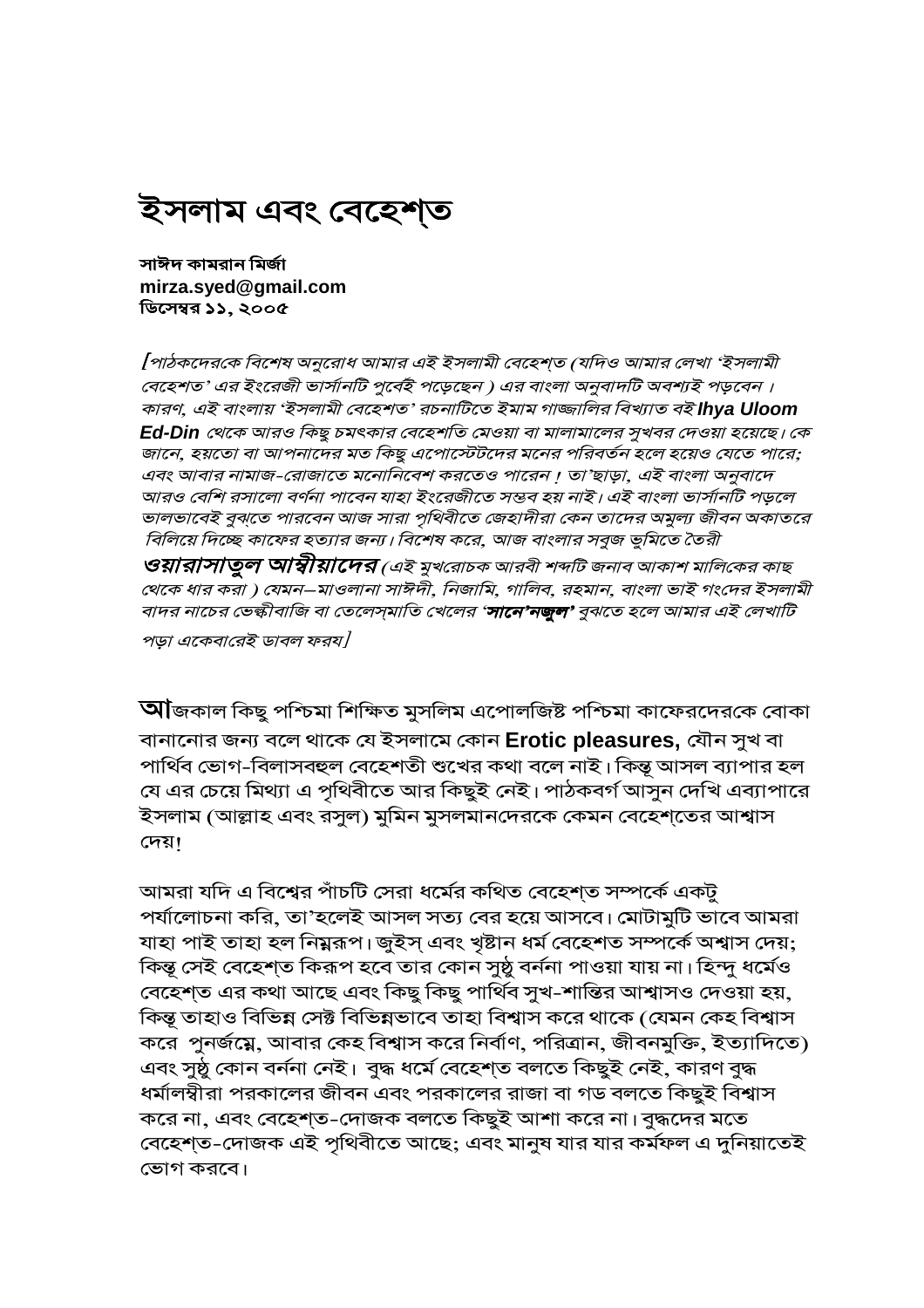কিন্তু, ইসলামে এই বেহশত এর ব্যাপারে সম্পুর্ন একটি আলাদা বিশ্বাস সবাইর মনে ঢুকিয়ে দেওয়া হয় শুরু থেকেই। ইসলাম বা কোরান-হাদিস এই বেহেশ্ত এর ব্যাপারে পুরোপুরি Emphatic এবং এই বেহেশ্তের প্রতিশ্রুতি আল্লাহ তার পবিত্র কোরানে একেবারে স্পস্টকরেই বলে দিয়েছেন। ইসলামে সুধু যে বেহেশ্ত আছে তাই নয়, বহু প্রকার (অন্ততঃ আট প্রকারের) বেহেশ্ত আছে এবং প্রকার বেধে তার উপকরনের আয়োজনও বিভিন্ন রকম। ঔসমস্ত লোভনীয় বেহেশতে আল্লাহ তায়ালা এই দুনিয়ার জৈবিক এবং ইন্দ্রিয় সুখের জন্য অনেক অবিশ্বাস্য এবং অতি চমৎকার বৰ্ননা দিয়েছেন যাহা এই পৃথিবীর মাটির তৈরী কোন মানুষই তাহা প্রত্যাখান করতে পারবে না। এইসব অতি লোভনীয় বেহেশতি সুখের সপ্নে বিভোর হয়েই বিশ্বের মুমিন মুসলিমগন, সমস্ত মোল্লা, ক্কারী, হাফেজ, মুফ্তি, মাওলানাগন অতি ভক্তিসহকারে দিনে অন্তত পাঁচবার (কেহ কেহ ৭/১০ বার) আল্লাহর দরবারে নামাজ, একমাস রোজা, হজ্বে গমন, বিভিন্ন পীর-দরবেশ এবং দরগাহে ভক্তি-দর্শন, মিলাদ-মহফিলে, দান-খয়রাত ইত্যাদি করে থাকে একমাত্র এই লোভনীয় ইসলামী-বেহেশতে যাতে হাত ছাঁড়া না হয়ে যায়।

বাল্যকালে আমি কৌতহল বশতঃ আমার ধর্মীয় শিক্ষককে জিজ্ঞেস করেছিলাম এই ইসলামী বেহশ্ত কেমন হবে! আমাদের হুজুর অতি বিনয় এবং কনফিডেন্স সহকারে উত্তুর দিয়েছিলেন, *''মির্ত্যুর পর যারা ভাল মুসলমান তাদেরকে আল্লাহ* পুনরায় জীবিত করবেন একজন ২৫ বৎসরের যুবকের ন্যায় এবং তাদেরকে আল্লাহর তৈরী বেহেশ্তে স্থান দিবেন। সেখানে সব বেহেশতি বাসীদেরকে আল্লাহ পরীর ন্যায় সুন্দুরী হুর এবং গ্যালমান (সুন্দর বালক) দিবেন, সাথে থাকবে সুস্বাধু সব খাবার, মদ, মধু, ফল, মাংস, ইত্যাদি। বেহেশতি বাসীরা যাহা চাইবে সঙ্গে সঙ্গে তাহাই পাবে এবং রোগ, দুঃখ, মির্ত্যু এবং বয়স বেহেশতি বাসীদের কাছে কখনোও ঘেস্বে না। অর্থাৎ বেহেশতি বাসীগন চিরকাল ঔ ২৫ বৎসরের যুবকই থাকবে এবং তাদেরকে ১০০টি পুরূষের সমান যৌনশক্তি দান *করবেন পরম দয়ালু আল্লাহ তায়ালা।' ব*ন্দ্ধুগন, সকল মুমিন মুসলমান, মোল্লা, মাওলানা, পীর-দরবেশ, উসামার টেররিষ্ট বাহিনীরা আন্তরীকভাবেই এইসব কুসংস্কারপুর্ন বেহেশ্তি মেওয়াতে একান্ত বিশ্বাস রেখেই তাদের আল্লাহভক্তি উপাসনার **Orgy** চালিয়ে যাচ্ছে।

ইসলামের কোরানে এবং হাদিসে পরম দয়ালু আল্লাহ এবং তার পেয়ারা নবী হযরত মোহাম্মদ বার বার এই Lustful heaven এর প্রতিশ্রুতি দিয়েছেন বান্দাদেরকে ইসলামের পথে আনার জন্য। পবিত্র কোরানে বার বার শত শত আয়াত দিয়ে মুমিন মুসলিমদেরকে আশ্বাস দিয়েছেন আরও বেশী করে আল্লাহকে পুজা করার জন্য এবং পেয়ারা নবীর কথা শুনার জন্য এই বেহেশতি নামক মুলার কথা বলে। আসল কথা হল, এই **লোভনীয় বেহেশ্ত এবং ভয়ংকর দোজকের শান্তিই** হল ইসলামের আসল চাবি কাটি। নিচে এইসব কুসংস্কারপুর্ন বেহেশতের কিছু নমুনা দেওয়া গেল পাঠকদের জন্য।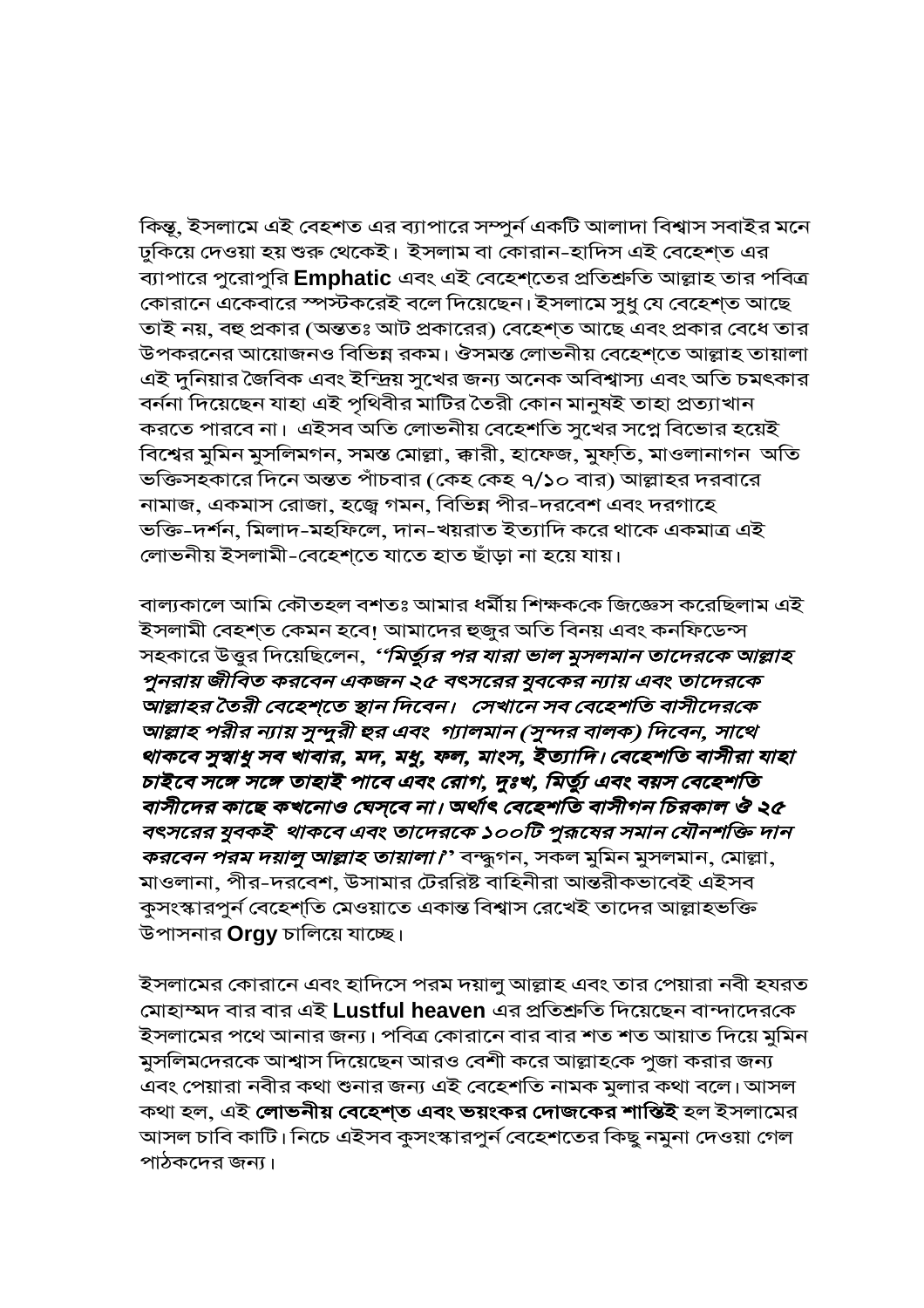প্রথমে পবিত্র কোরান (Maolana A. Yousuf Ali's translation) থেকে কিছু চিত্তাকর্ষক বেহেশ্তি ব্যবস্থার নমূনা দেওয়া হল নিচে। এইসব অত্যান্ত লোভনীয় আস্বাস প্রায় প্রতিটি কোরানের ছুরাতেই দেওয়া হয়েছে, বলতে গেলে কোরানের পাতায় পাতায়। আল্লাহ কিছুক্ষন দিয়েছেন শক্ত ধমক বা ভয়ংকর দোজকী শাস্তির হুমকি; এবং পরমূহুর্ত্তেই দিয়েছেন অতি লোভনীয় বেহেশ্তি সুখের সুখবর। এইসব পার্থিব সুখের বর্ননাতে একটি বিখ্যাত শ্লোক (*ঝারি গানের শ্লোকের ন্যায়, বা ভাঙ্গা রেকর্ডের ন্যায়* )আল্লাহ বার বার বাজিয়েছেন, আর তা'হলো—'**'সবুজ সাজানো** বাগান যার নিচে দিয়ে বয়ে যাবে স্লোতশীলা নদ নদী''। এটা আরব মরুবাসীদের জন্য একটি মহা লোভনীয় আকৰ্ষন ছিল ইহাতে কোন সন্দেহ নেই। পাঠকগন আসুন দেখি এবার কোরান বেহেশ্ত সম্বন্দ্ধে কি বলেছে।

কোরান-(৫২: ১৭-২০): মুমিনগন থাকবে জান্নাতে এবং নেয়ামতে যেখানে তারা সারি বেধে সিংহাসনে হেলান দিয়ে বসবে এবং আমরা (আল্লাহ) তাদেরকে সুন্দুরী, আয়োতলোচনা (lovely eyes) হুরদেরকে সঙ্গে বিবাহ দেব। সেখানে তারা একে অন্যকে পান পাত্র দেবে যাতে কোন অসার বকাবকি নেই, পাপকর্মও নেই।

কোরান-(৫২:২২-২৫): বেহেশ্তে আমি (আল্লাহ) তাদেরকে দেব ফল-মূল এবং মাংস যা তারা চাইবে। সেখানে তারা একে অপরকে পানপাত্র দেবে; যাতে অসার বকাবকি নেই এবং পাপকর্মও নেই। সেখানে সুরক্ষিত মুক্তার ন্যায় সুন্দর কিশোরেরা তাদের সেবায় ঘুরাফেরা করবে। তারা একে অপরের দিকে মুখ করে জিজ্ঞাসাবাদ করবে।

কোরান-(৩৭:৪০-৪৮): তারা বসবে লাজুক এবং আয়োতলোচনা কাল চক্ষু বিশিষ্ট সতী, সাধবী বা কুমারী, লজ্জাবতি হুরীদের সঙ্গে যাদেরকে মনে হবে রক্ষিত শুভ্র ডিম্বের ন্যায় এবং সেখানে তারা পান করিবে পবিত্র সুরা, তাতে তারা হবে না মাতাল।

কোরান-(৪৪:৫১-৫৫): হ্যাঁ, আমরা (আল্লাহ) বেহেশ্ত বাসীদেরকে সুন্দুরী, কালো, আয়োতলোচনা চক্ষু-বিশিষ্ট Virgin হুরীদের সঙ্গে বিবাহ দেব।

কোরান-(৫৫: ৫৬-৫৭): তাদের মধ্যে থাকবে আয়তলোচনা লজ্জাবতি সতী, কুমারী হুরীগন যাদেরকে এপর্জন্ত কোন মানুষ বা জ্বিন কখনো স্পর্শ করে নাই; তবে আর আল্লাহর কোন অনুগ্রহ তোমরা অস্বীকার করিবে?

কোরান-(৫৫:৫৬-৭৪): সেথায় থাকিবে প্রবাল ও পদ্মরাগ সদৃশ যুবতীগন (হুর), দুটি ঘন সবুজ উদ্যান, উদ্বেলিত দ'ুটি ঝৰ্না, সেথায় আছে ফল মূল, খেজুর ও আনার, সেথায় আছে সুশীলা সুন্দুরী যুবতীরা, সুনয়না এবং তাবুতে অবস্থানকারী কুমারী হুরবালা যাদেরকে মানব অথবা জ্বিন কখনো স্পর্শ করে নাই–সুতরাং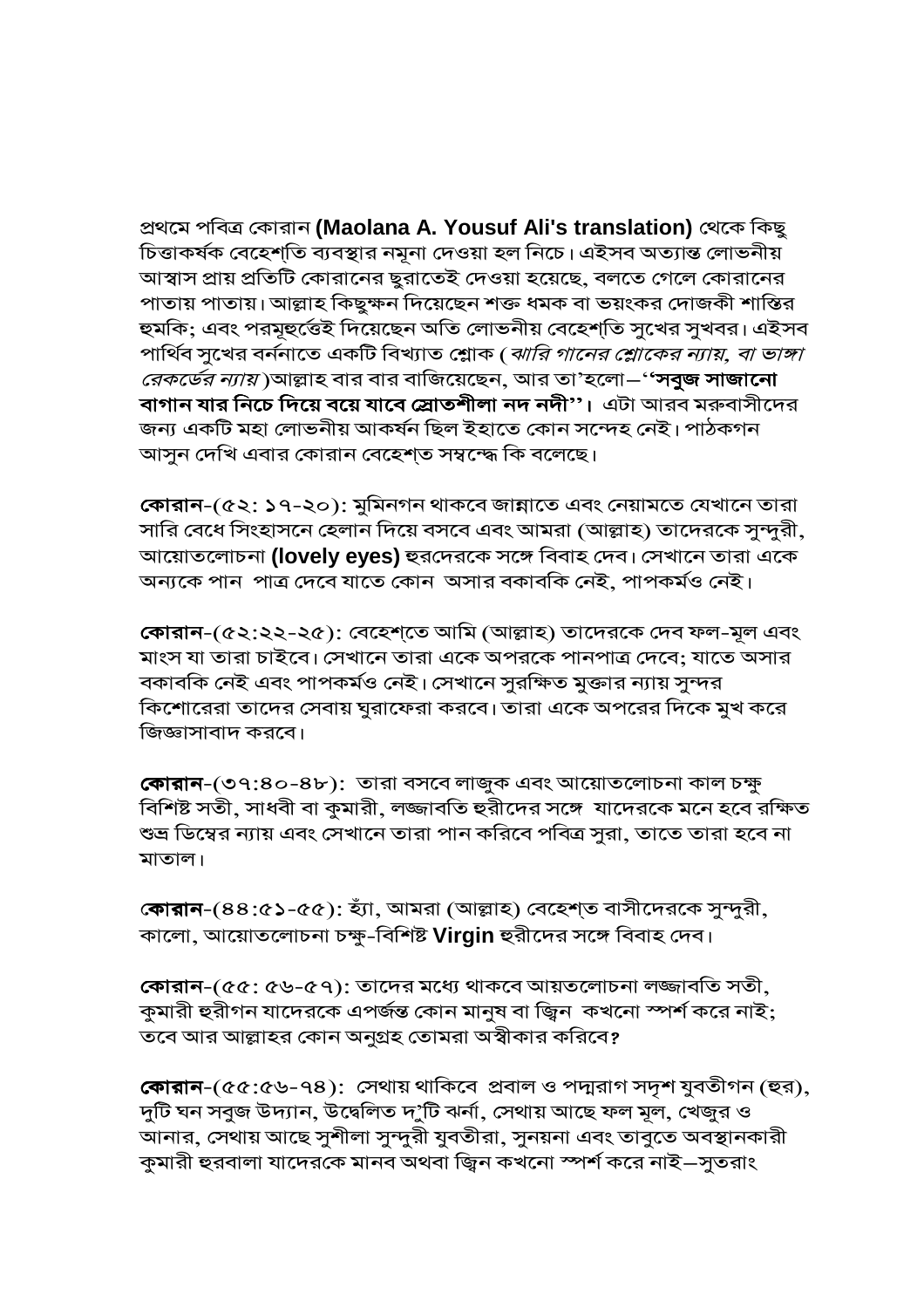তোমরা রবের কোন দান অস্বীকার করিবে?

কোৱান-(৫৬:১৫-২৩): তারা বসিবে স্বর্নখচিত সিংহাসনে ঠেস দিয়ে মুখোমুখিভাবে বসিবে; তাদের কাছে ঘুরাফেরা করবে মুক্তার ন্যায় চির কিশোরেরা পানপাত্র কুঁজা খাটি সুরাপুর্ন পেয়ালা হাতে নিয়ে; যা পান করলে তাদের শীরঃপীড়া হবে না; আর থাকবে তাদের পছন্দমত পাখীর মাংস; থাকবে আয়োতলোচনা (টানা চোখের) কুমারী হুরীগন; আবরনে রক্ষিতা মুক্তার ন্যায়; ইহা তাদের কর্ম্ফল।

কোরান-(৭৮:৩১-৩৬): মুত্তাকীদের জন্য আছে সাফল্য; বাগান ও আঙ্গুর রসসমুহ এবং সমবয়স্ক সুন্দুরী উন্নতবক্ষা (*তীরের ন্যায় চোখা চোখা ব্রেষ্ট*) কুমারী যুবতীগন এবং তাদের হাতে থাকবে শরাব ভর্তি পেয়ালা যাহা তাদের রবের কাছ থেকে যোগ্য প্যরুস্কার।

কোরান-(৭৬:১৪-১৯): বেহেশ্তে থাকিবে বৃক্ষছায়া এবং বিভিন্ন ফলমুল যাহা চাইবে, পরিবেশন করা হইবে রৌপ্য-স্ফটিকের পাত্রে; আরও পান করিতে দেওয়া হইবে যাঞ্জাবিলের মিশ্রিত সালসা এবং সালসাবীল নামে এক ঝর্না; তাদের কাছে ঘুরাফেরা করিবে বিক্ষিপ্ত মুক্তার ন্যায় চির কিশোর বালকগন।

কোরান-(৫৬:৩৪-৩৭): তথায় থাকিবে তাদের উচ্চ শয্যা সংগিনী যদেরকে সূজিয়াছি বিশেষভাবে, করিয়াছি চির কুমারী (Ever Virgin) সমবয়স্কা।

কোরান-(২:২৫): হে নবী (সাঃ) যারা ইমান এনেছে এবং সৎকাজ করেছে তাদেরকে বেহেশতের সুসংবাদ দিন, যার পাদদেশে নদী প্রবাহমান থাকবে। যখনই তারা কোন ফল পাবে তখনই তারা বলবে, এতো অবিকল সে ফলই যাহা আমরা পৃথিবীতেও পেয়েছিলাম, বস্তূত তাদেরকে একই রকম ফল দেওয়া হবে, এবং সেখানে থাকবে তাদের জন্য শুদ্ধচারিনী রমণীকুল আর সেখানে তারা অনন্তকাল বাস করিবে।

কোরান-(৪৭:১৫): মুমিন মুসলমানদেরকে যে জান্নাতের ওয়াদা দেয়া হয়েছে, তার অবস্থা নিম্নরূপ: তাতে আছে **পানির নদী, নির্মল দুধের নদী যার স্বাদ** অপরিবর্তনীয়, পান কারীদের জন্য সুস্বাদু শরাবের নদী এবং বিশুদ্ধ মধুর নদী। তথায় তাদের জন্য আছে রকমারি ফল মুল ও তাদের পালন কর্তার ক্ষমা। পরহেযগাররা কি তদের সমান, যারা থাকবে জাহান্নামে অনন্তকাল এবং যাদেরকে পান করতে দেওয়া হবে ফুটন্ত পানি যাহা পান করিলে তাদের নাড়িভুঁড়ি ছিন্ন বিছিন্ন করে দেবে?

#### এবার সহি হাদিসে কিছু বেহেশ্তের নমূনা।

ইসলামের মূলমন্ত্রই হল জিহাদ বা ইসলাম রক্ষার্থে (আল্লাহর জন্য) যুদ্ধ করা যাকে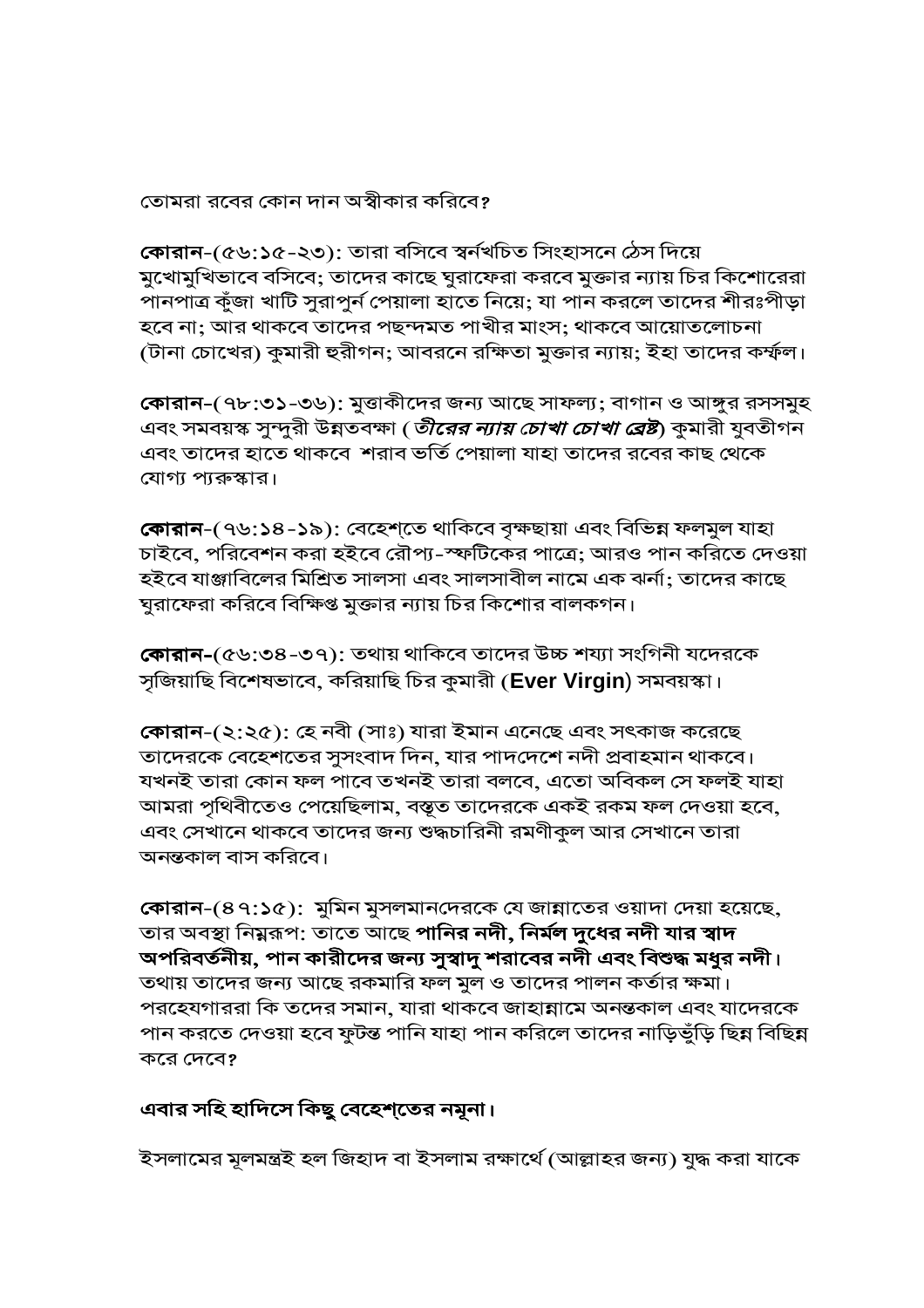সাধারণ মুসলিমগন ধর্মযুদ্ধ বলে থাকে। এই পবিত্র জিহাদের আরও একটি চিরসত্য শক্তিশালী শ্লোগান হল—**''মরলে শহীদ, বাঁচলে গাজী''**। এই জিহাদে অংশগ্রহন করে যারা বেচে থাকে তারা গাজী বনে এই দুনিয়াতেই অনেক গনীমতের মাল (war booty)-'সুন্দরী যুদ্ধবন্দী (Concubines) এবং ধনস্পদ' পেয়ে থাকে; আর যদি ধর্মযুদ্ধে শহীদ হয় তা'হলে তারা সোজা প্রবেশ করে অতি উচ্ছ মর্যাদার বেহেশ্তে যেখানে তারা অনন্তকালের জন্য ভোগ করবে অসংখ্য সুন্দরী হুরী, মদ এবং তারা অতি ভোগ-বিলাসপুর্ন আড়ম্বর জীবন-যাপন করবে। এখানে একটি সহি-বোখারী হাদিস উল্লেখ্য।

#### ১নং অধ্যায়; নং ২৫ সহি বোখারীঃ

আবু হুরায়রাহ (রাঃ) বর্ণনা করেন, ''হযরত নবী করীম (সঃ) ইরশাদ করেন, আল্লাহ তায়ালা জিহাদীদের জিম্মাদার হয়ে যান যখন কোন মুসলিম যুদ্ধে বের হন, কারণ কেহ যখন জিহাদে বের হয় তারা আল্লাহ এবং রসুলের উপর একান্ত বিশ্বাসের কারণেই বের হয়। তাই আল্লাহ জিহাদীকে যুদ্ধে হয় ধন সম্পদ ও গনীমতের মালামাল সহ ঘরে ফিরাইয়া থাকেন, নতুবা শাহাদতের মাধ্যমে তাকে বেহেশতে প্রবেশ করাইয়া থাকেন। হুজুর (সঃ) আরও বলেন- যদি আমার উম্মতের জন্য আমি কষ্টদায়ক মনে না করতাম, তাহলে আমি কখনো যুদ্ধগমন <u>থেকে বিরত থাকতাম না।</u> আমার কাছে ইহা অত্যন্ত পছন্দনীয় যে আমি জিহাদে গিয়ে শহীদ হব, তারপর জীবিত হব, আবার শহীদ হব, তারপর পুনরায় জীবিত হব, তারপর আবার শহীদ হব'' (*আসল মুলাটি এ ভাবেই ঝুলিয়ে দিয়েছিলেন)*।

#### <u>তিরমিজী, অধ্যায়-২; পৃষ্ঠা-১৩৮:</u>

প্রত্যেক বেহেশ্ত বাসীকে দেওয়া হবে **৭২টি অনিন্দ্য সুন্দরী হুরী** তাদের ভোগের জন। বেহেশ্ত বাসীরা যে কোন বয়সেই মারা যাক না কেন, তারা যখন বেহেশতে প্রবেশ করবে তখন তাদের বয়স হবে ৩০ বৎসরের যুবকের ন্যায় এবং তাদের বয়সে আর কোন পরিবর্তন হবে না; **আর প্রত্যেক বেহেশ্তবাসীকে ১০০ টি** শক্তিশালী পুরূষের সমান যৌনশক্তি দান করা হবে।

গ্যালমনঃ (সুরা ৫২-আয়াত ২৪)–আল্লাহ পবিত্র কোরানে দ্ব্যর্থহীন ভাবে ঘোষনা করেছেন মুমিনদের জন্য আরও চমৎকার পুরুস্কার। দয়ালু এবং সমজদার আল্লাহ মুমিনদের জন্য বেহেশ্তে রাখবেন মুক্তার-মতির ন্যায় চকচকে সুন্দর কিশোর (অল্প-বয়স্ক বালক) যারা বেহেশ্তীবাসিদের কাছেই ঘুরাফেরা করবে। কারণ দয়ালু এবং অতি দুরুন্ধর বেদুইন আল্লাহ জানতেন যে জিহাদী আরব বেদুইন বরবরদের মধ্যে অনেকেই ছিল সমকামী (Homosexual) এবং তাদের কাছে ঔসব উন্নতবক্ষা হুরগন তেমন আকর্ষনীয় নাও হতে পারে। তাই চালাক আল্লাহ তদের জন্য বেহেশতে আসল মূলাটি ঝুলিয়ে দিয়েছেন আগেভাগেই। সুন্দর মূক্তার ন্যায় কিশোর–সমকামীদের জন্য এর চেয়ে লোভনীয় আর কি হতে পারে!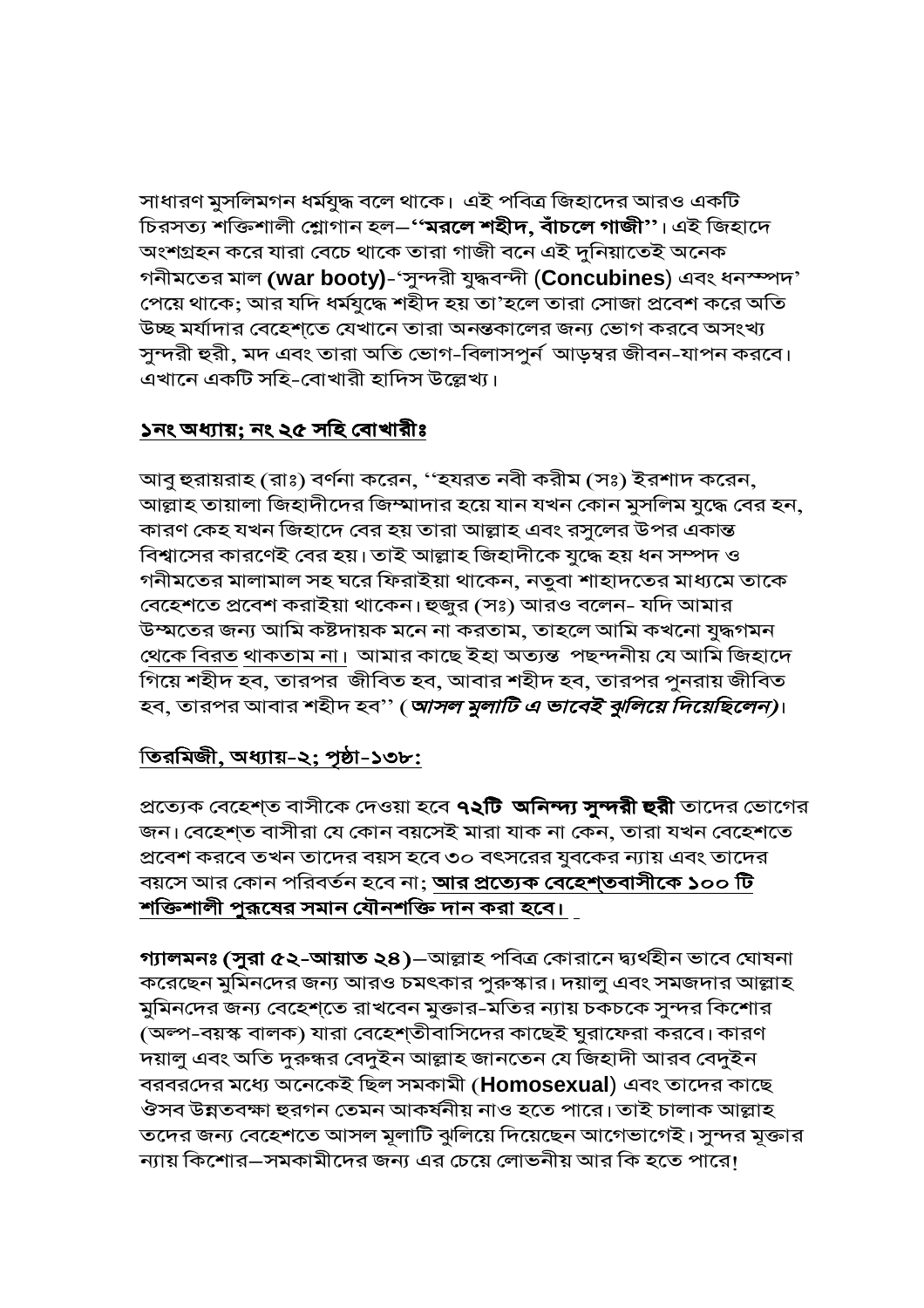এনিয়ে আবার আমাদের ফাঁকিবাজ শিক্ষিত মোল্লাগন তাদের নিজেদের মনগড়া যুক্তি দেবার চেস্টা করে। তারা বলে, এইসব সুন্দর বালকেরা বেহেশতি বাসীদের সঙ্গে সেক্স করবে না; তারা ওয়েটার হিসেবে থাকবে। তাদের যুক্তি–'আল্লাহ কখনো বলে নাই যে সমকামীরা এইসব বালকদের সঙ্গে সেক্স করবে'। কিন্তূ কথা হল, কোরানে সুন্দরী হুরদের সঙ্গে বেহেশত বাসীরা কি করবে তাকি আল্লাহ বলে দিয়েছেন? বাবা-মা বা গার্জেনরা যুবক ছেলেকে একটি সুন্দরী মেয়ে বিয়ে দিয়ে কি কখনো বলে দেয় যে ছেলেটি সেই মেয়েটি দিয়ে কি করবে? এ কেমন খোড়া যুক্তি? আমার কোন সন্দ্ধেহ নেই আল্লাহ কেন মুক্তার ন্যায় বালক দেবার প্রতিশ্রুতি দিয়েছেন। ঔসব চকচকে বালক সুধু সমকামীদের যৌনসঙ্গী হিসেবেই সাপ্লাই দিবেন। তা'নাহলে ওয়েটারের জন্য শক্ত সামর্থ যুবকই যথেস্ট ছিল, তাই না?

#### <u>বেহেশতের উম্মুক্ত যৌন বাজার (Open Islamic Brothel):</u>

ইসলামের মহা পন্ডিত ইমাম গাজ্জালির বই (lhya Uloom Ed-Din) এর মতে পরম দয়ালু আল্লাহ তায়ালা বেহেশতিবাসীদের জন্য আরও চমৎকার ব্যবস্থা রেখেছেন। তিনি বেহেশতে একটি মস্তবড় খোলা সেক্স-মার্কেট রেখেছেন যাতে মুমিন বান্দারা বেহেশ্তে যেয়ে তাদের ইচ্ছেমত সেই খোলা সেক্স মার্কেটে **Non-stop and non-interrupted** সেক্স করে যেতে পারে কোটি কোটি বৎসর ধরে। এইসব ব্যবস্থা আল্লাহ করেছেন মুমিন মুসলিমদের, বিশেষ করে **ওয়ারাসাতুল** আম্বীয়াদের (নবীগনের প্রতিনিধি) জন্য, যারা তাদের জীবন বিপন্ন করে আল্লাহর পরম শত্রু ইহুদী/ কাফেরদেরকে সুইসাইড বোমা মেরে ধংস করেছে। এটাই তাদের যোগ্য পুরুস্কার।

এ ব্যাপারে আমাদের পেয়ারা নবী (সঃ) বেহেশ্তি বাসিদের জন্য এই ওপেন সেক্স বাজারের কথা বর্ননা করেছেন এই ভাবে।

সহি হাদিস-অধ্যায় ৪;পৃষ্ঠা-১৭২, নং ৩৪: হয রত আলী (রাঃ) বর্ণানা করেছেন, ''নবী (সঃ) বলেছেন যে বেহেশতে একটি মস্তবড় খোলা বাজার থাকবে যেখানে কোন কেনা-বেচা হবে না। কিন্তু সেখানে থাকবে সুধু অতি সুন্দরী উন্নতবক্ষা হুরীগন যারা ফলের দোকানের ন্যায় সেজে গুজে বসে থাকবে (like open fruit market) বেহেশতিবাসীদেরকে আকর্ষন করার জন্য। সেখানে কোন বেহেশতির যদি কাউকে পছন্দ হয়, তা'হলে তৎক্ষণাৎ সে সেই হুরীর সঙ্গে যৌন কাজ শুরু করবে ঠিক সেখানেই''।

এই চমৎকার বেহেশতি যৌন বাজারের ব্যাপারে আমরা একটি অতি Practical scenario এর চিন্তা করতে পারি। ধরা যাক, সেই সেক্স বাজারের মজা দেখবার জন্য কোন এক বিশেষ দিনে একজন বেহেশতি বাসী (মুমিন মুসলিম) হাজির হয়ে দেখল সেখানে তার দাদা, বড় দাদা, বাবা, ভাই, নাতীরা সকলেই যেয়ে হাজির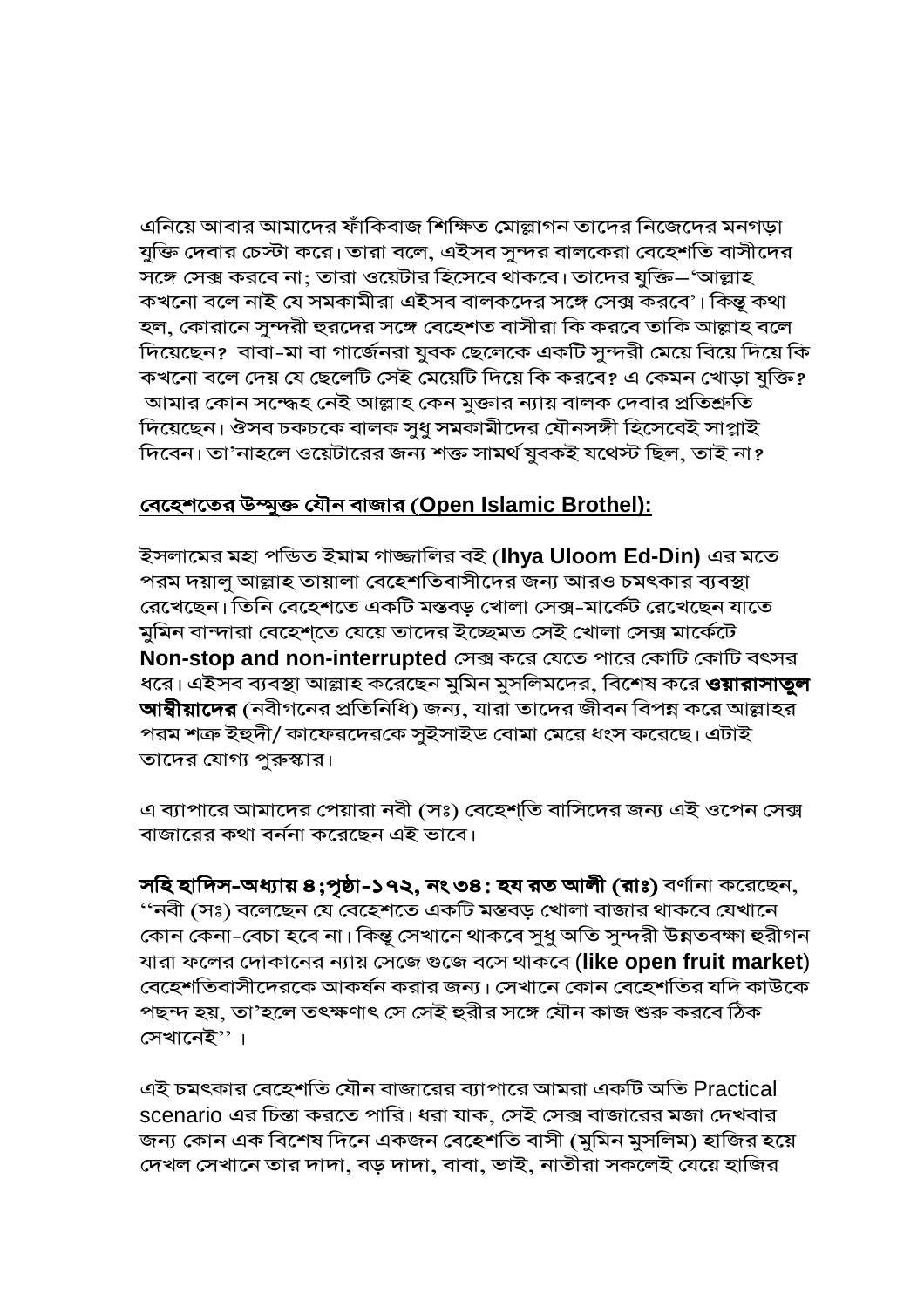হয়েছে সেই লোভনীয় বাজারের তামাশা দেখতে। তখন সেখানের যতসব আকৰ্ষনীয়া সুন্দরী উন্নতবক্ষা (*তীরের ন্যায় চোকা চোকা ব্রেষ্ট*) হুর-বালাদেরকে দেখে তারা সবাই যৌন তারনায় উত্তেজিত হয়ে উঠল। কিন্তু তারা একে অপরের লজ্জায় (বাবা, দাদা, ভাই এর সামনে!!) একটু ইতন্তত করতে শুরু করল। এই অসহায় নিদারুন অবস্থা দেখে তাদের বড় দাদা (*যেহেতু সে সবার বড় মুরুব্বি*) হাঁক মেরে আদেশ করল–লজ্জার কোন কারণ নেই আল্লাহ আমাদেরকে পুরুস্কৃত করেছেন। Let us enjoy heavenly pleasure man!!!

তখন দেখা গেল যে সবাই সেক্সের তাড়নায় টিক্তে না পেরে যে যার পছন্দের হুরীকে নিয়ে ঝাপিয়ে পড়ে শুরু করল সেক্সের আদিম খেলা। অর্থাৎ, ছেলে বাবা, দাদা, ভাই ইত্যাদি সকলে সবার সামনেই শুরু করল **যৌন কেলীর মহা মাতম** এবং যৌন খেলার স্বাভাবিক **হাঁ, হুঁ, ওঁ, আঁ,** যতসব মজার শব্দ ভেসে আসতে লাগল চারিদিক থেকে। পাঠকগন একবার ভেবে দেখুন সেই যৌন মাতমের দৃশ্যটি কত মজারই না হবে! সত্যি আল্লাহ পরম দয়ালু বটে।

## <u>এবারে পাঠকদের জন্য হুরীদের কিছু বর্ণ না</u>

পবিত্র কোরানে বেহেশতি হুরীদেরকে বিভিন্ন আয়াতে বিভিন্ন সব বর্ণাট্য অতি লোভনীয় বর্ননা দিয়েছেন জিহাদীদের মাথা ঘুরিয়ে দেবার জন্য। এবার দেখা যাক দয়ালু আল্লাহ এবং আমাদের পেয়ারা নবীর মতে এই বেহেশতি সেক্স মেশিন-হুরীগন কেমন হবে।

কোরান-(৭৮:৩২-৩৪): হুরীগন হবে চির-যৌবনা (বয়স কখনো বারবে না), ঢাগর ঢাগর বা টানা টানা চোঁখের, চকমকে সাদা গায়ের রং, এবং বড় বড় উন্নতবক্ষা অৰ্থাৎ দীলে ছুরি মারার মত চোকা (Pointed/protruding bosoms) অর্থাৎ, মুমিন বেহেশ্তি বাসিদের অন্তরে/দীলে তীর মারার ন্যায় বক্ষ যুগল।

মিসকাত; অধ্যায়-৩; পৃষ্ঠা-৮৩-৯৭: হুরীগন এত বেশি সুন্দরী বা রূপসী হবে যে তারা যদি আকাশের জানালা দিয়ে পৃথিবীর দিকে তাঁকায়, তা'হলে সমস্ত দুনিয়া আলোকিত এবং সুগ্রানে ভরে যাবে আকাশ এবং পৃথিবীর মাঝখানের সব জায়গা। একজন হুরীর মুখমন্ডল আয়নার চেয়েও মসূন বা পরিস্কার এবং হুরীর গালে একজনের চেহারা দেখতে পাওয়া যাবে এবং হুরীর পায়ের (Legs) মজ্জা দেখতে পাওয়া যাবে খালি চোখে।

**তিরমিজি,অধ্যায়-২; পৃষ্ঠাঃ** একজন হুরী অনিন্দ্য সুন্দরী যুবতী যার শরীর হবে আয়নার মত সচ্ছ বা মসৃন। তার পায়ের হাড়ের ভেতরের মজ্জা দেখতে পাওয়া যাবে যেন মনি, মুক্তার ভেতরে লাইনের ন্যায়। তাকে মনে হবে একটি সাদা গ্লাসে রাখা লাল মদের ন্যায়। সে হবে সাদা রং এর দুধে আলতা মিশানো, এবং তার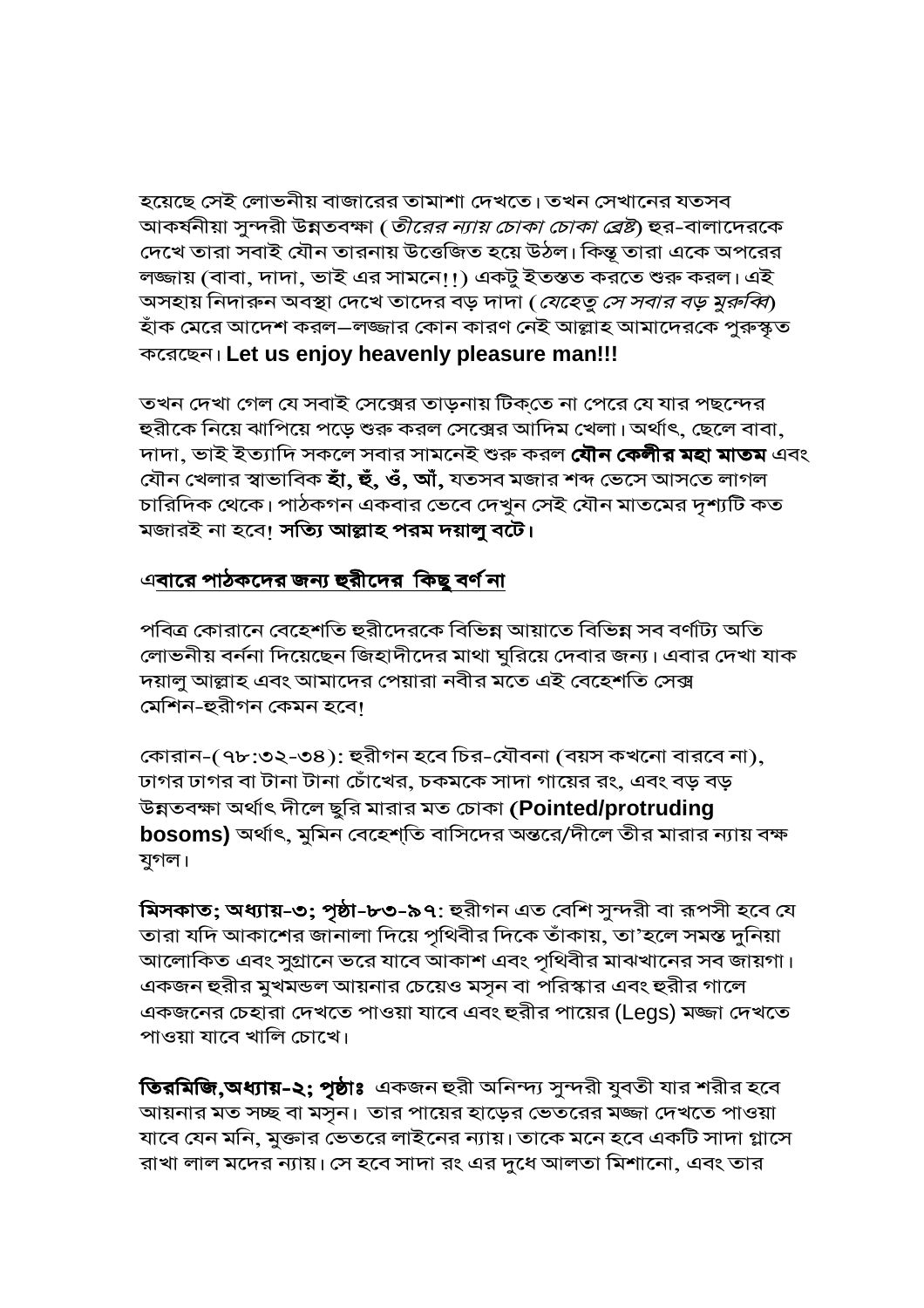কখনো হায়েজ (Menstruation), পেশাব, পায়খানা, গৰ্ভবতি হওয়া, ইত্যাদি কিছুই হবে না। হুরি হবে অল্প বয়স্কা, যার বক্ষ-যুগল হবে বড় বড়, গোলাকার, এবং কখনো ঝুলে পরবে না, সবসময় তীরের ন্যায় চোকা চোকা থাকবে। এইসব হুরীগন থাকবে এক অতি উজ্জল এবং যৌলুষপুর্ন জায়গাতে।

#### এবার ইসলামের মহা পন্ডিত ইমাম গাজ্জালির বই (lhya Uloom Ed-Din), যাকে সুন্নী মুসলিমগন কোরানের পরেই এই বইকে সম্মান করে) থেকে কিছু সুখবর দেওয়া হউক মুমিন মুসলিমদেরকে–

<u> **অধ্যায়- ৪; (পৃষ্ঠা-৪.৪৩০**: নবী করিম (</u>সঃ) বলেছেন, ''বেহেশতের হুরীরা হবে একেবারে পবিত্র বা বিশুদ্ধ বা কুমারী যুবতী—যাদের কোন হায়েজ হবে না, পেশাব, পায়খানা, কাশি এবং তারা কখনো গর্ভ্বতি হবেনা। তারা বেহেশতে বসে পবিত্র গীত গাইবে, *''আমরা সবচেয়ে সুন্দরী ছর এবং আমরা আমাদের সম্মানিত স্বামীদের জন্য নির্দারিত আছি*''। এখানে খুব সহজে ধারণা করা যায় যে দয়ালু আল্লাহ বেহেশতিবাসীদের জন্য এরূপ খাশা মাল রেডি রেখেছেন যেন জিহাদীরা এবং মুমিনগন (*যারা দিনে পাঁচবার নামাজ আদায় করে এবং রোযা রাখে)* বেহেশ্তে যেয়ে তাদের যৌন কাজ চালিয়ে যেতে পারে ক্রমাগত (non-stop and **uninterrupted)** ভাবে। কারণ তাদের হাতে অযথা সময় নষ্ট করার মত যথেষ্ট সময় নেই। তাদের জন্য এমন সুব্যবস্থা রাখা হবে যাতে তারা ক্রমাগত যৌন কেলীর মাতম চালিয়ে যেতে পারে কোটি কোটি বৎসর ধরে। সাধে কি আল্লাহ পবিত্র কোরানে বারবার বলেছেন–''আমি পরম দয়ালু''!!!

**নবী করিম (সঃ) আরও বলেছেন** যে ''বেহেশতি বাসিরা ৭০টি শক্তিশালী পুরূষের সমান যৌন শক্তি লাভ করবে। বেহেশতের প্রত্যেক বাসিম্দ্ধা পাবে ৫০০ শত হুরী, ৪,০০০ অবিবাহিত যুবতী মেয়ে, এবং ৮,০০০ যুবতী বিধবা মেয়ে। এরা প্রত্যেকে ঔ বেহেশতি জিহাদীকে ক্রমান্যয়ে একে একে আলিঙ্গনাবদ্ধ করে রাখবে যার  $d$ uration এক জন বেহেশতি বাসির পার্থিব সারা জীবনের সময়ের সমান হবে।'' এবার বুঝুন ঠেলা। একজন জেহাদী যদি ৭০ বৎসর পৃথিবীতে বয়স পায়, তা'হলে সে ৭০ বৎসর ধরে একাধারে হুরদের মধুর আলিঙ্গনে আবদ্ধ থাকবে। সমস্যা হল, এইসব জেহাদীরা মদ, মধু, পাখীর মংস, ফল-মূল খাবার সময় পাবে কি?

#### <u> পৃষ্ঠা-৪.৪৩১:</u>

নবী করিম (সঃ) বলেছেন–''যদি কোন বেহেশতি তার সন্তানাদি পেতে চায়, তা'হলে সে তাহাও পাবে। তার বাচ্চা মায়ের গর্ভেই থাকবে কিন্তু সে একই সময়ে দুধছাড়া হবে এবং একজন যুবক বা যুবতী হয়ে যাবে খুব তারাতারি একই সময়ে। বেহেশতি বাসিদের শরীরের রং হবে সাদা, তাদের চোখ থাকবে শুঁরমা লাগানো, এবং তারা হবে দাড়ী বিহীন, এবং শরীরে কোন লোম থাকবে না। তাদের বয়স হবে ৩৩ বৎসর (কখনো বয়স বারবে না) এবং তারা হবে ৬০ ফুট লম্বা ও ৭ ফুট চওড়া।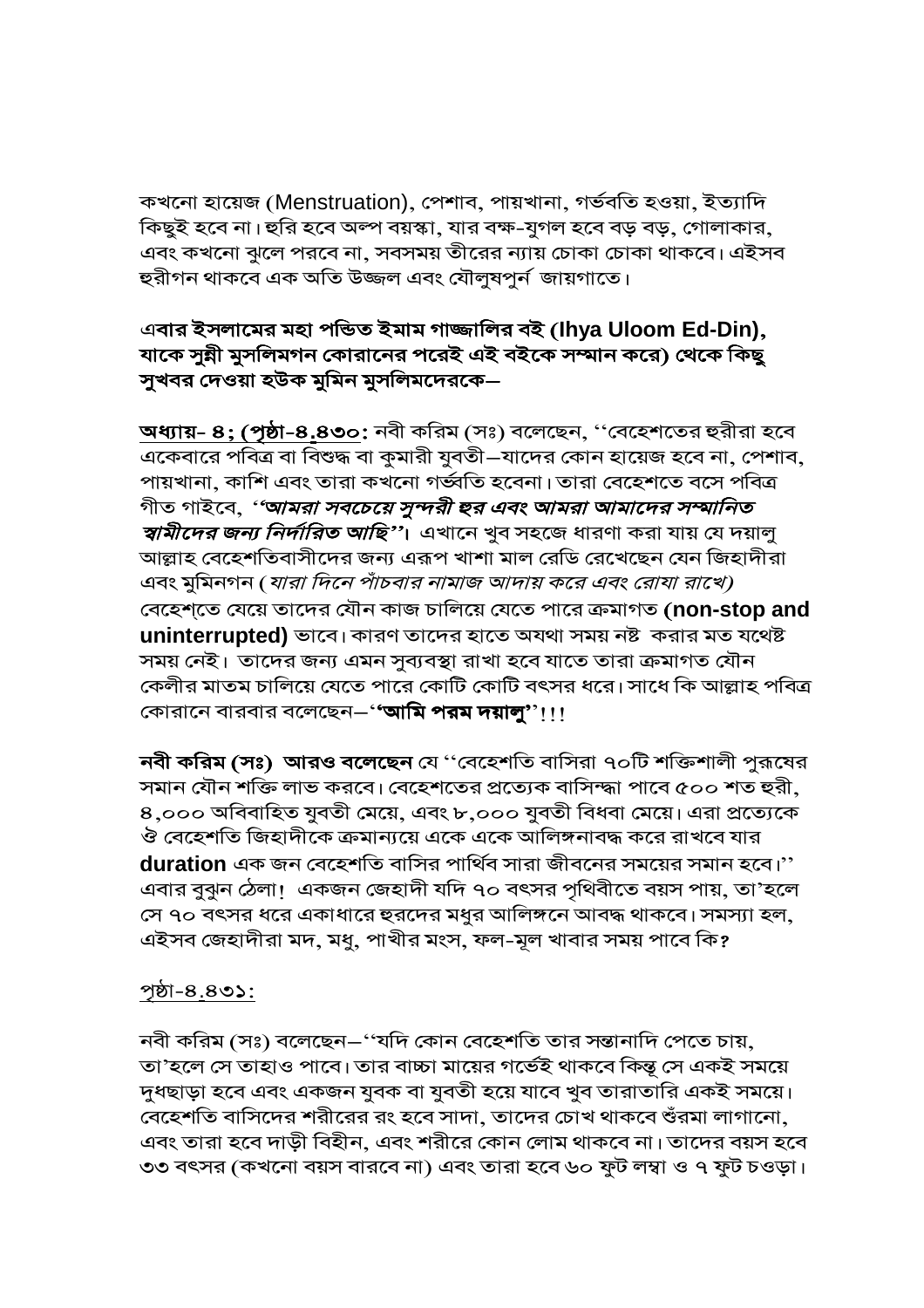নবী করিম (সঃ) আরও বলেছেন–''যেসব নেকী মানুষ সর্বপ্রথম বেহেশ্তে প্রবেশ করিবে তাদের শরীরের জ্যোতি হবে পুর্নিমা (Full-moon) চাঁদের মত; এবং তাদেরকে যারা follow করবে তাদের শরীরের জ্যোতি হবে আকাশের উজ্জল তারকারাশির মত। তারা কেহ প্রশ্রাব করিবে না, বাহ্য ত্যাগ করিবে না, থুথু ফেলিবেনা এমনকি নাক থেকেও কোন কঁফ/সর্দি বের হবে না। তাদের চিরনী হবে স্বর্নের তৈরী এবং তাদের ঘাম থেকে কস্তুরীর ন্যায় সুগন্দ্ধি বের হবে। বেহেশতের সুন্দুরী হুরগন হবেন তাদের স্ত্রী। তারা সকলেই প্রায় একই রকম দেখা যাবে এবং তাদের শরীর হবে **আদমের মত ৯০ ফুট লম্বা** (*কাছাছুল আম্বিয়া থেকে)*।'' সোবাহানাল্লাহ!!!

ইসলামের মহা পন্ডিত ইমাম গাজ্জালির বই (lhya Uloom Ed-Din) থেকে আরও কিছু চমকপ্রদ এবং লোভনীয় বেহেশ্তি ব্যবস্থার সুখবর দেওয়া হচ্ছে, যাতে মুমিন মুসলিমরা আরও বেশি করে নামাজ-রোজাতে মহা ব্যস্ত থাকেন।

মুমিনদের মধ্যে কোন কোন ব্যক্তি সবার আগে বেহেশতে প্রবেশ করিবে–

(পৃষ্ঠা- ১.১১৭; ১.১৪৯-১৫০; ১.১৮১): সকল বিশ্বাসীগন অবশ্যই অগাধ বিশ্বাস রাখিবে বেহেশত এবং দোজকের ব্যাপারে। বিশ্বাসীদের মধ্যে মুয়াজ্জিন এবং মসজিদের ইমামগন (৪০ বৎসর একাজ করলে)বিনা বিচারে Unconditionally বেহেশতে প্রবেশ করিবে। কারণ মসজিদের ইমামগন হল দুনিয়াতে আল্লাহর প্রতিনিধি। ইমামগন হাসরের দিন আল্লাহ এবং তার বান্দাদের মাঝখানে দাঁড়াবে। সুতরাং বেশিকরে ইমামদের পেছনে নামাজ আদায় কর যদি বেহেশতে প্রবেশ করিতে চাও। রোযাদারগন বেহেশতের দরজায় টোকা দেবার ক্ষমতা রাখিবে।

## (পৃষ্ঠা-৩.২০৪)

নবী করীম (সঃ) বলেছেন–''গরীব রিফুজীরা (ভিক্ষুকরা) ধনী রিফুজীদের ৫০০ শত বৎসর পুর্বে বেহেশতে প্রবেশ করিবে। গরীব বিশ্বাসীগন ধনী বিশ্বাসীদের অনেক পুর্বেই বেহেশ্তে প্রবেশ করিবে। গরীবরা যখন বেহেশ্তের সকল সুস্বাদু খাবার এবং পানিয় ভোগ করিবে, তখন ধনী বেহেশ্তীবাসিরা তাদের হাঠুগেড়ে বিনয়ের সাথে বসে থাকবে। আল্লাহ সোবাহানাল্লাহ তায়ালা তখন বলবে–'আমার প্রশ্ন আছে তোমাদের কাছে। তোমরা দুনিয়াতে এইসব গরীবদের রাজা-বাদশা হয়ে তাদেরকে শাসন করেছ। এখন তোমরা আমাকে বল–আমার দেওয়া ক্ষমতা তোমরা কি ভাবে ব্যবহার করেছ দুনিয়াতে।''

## $(201 - 0.200)$

নবী করীম (সঃ) বলেছেন–''বিশ্বাসীদের মধ্যে তারাই থাকবে বেহেশতের উচ্চ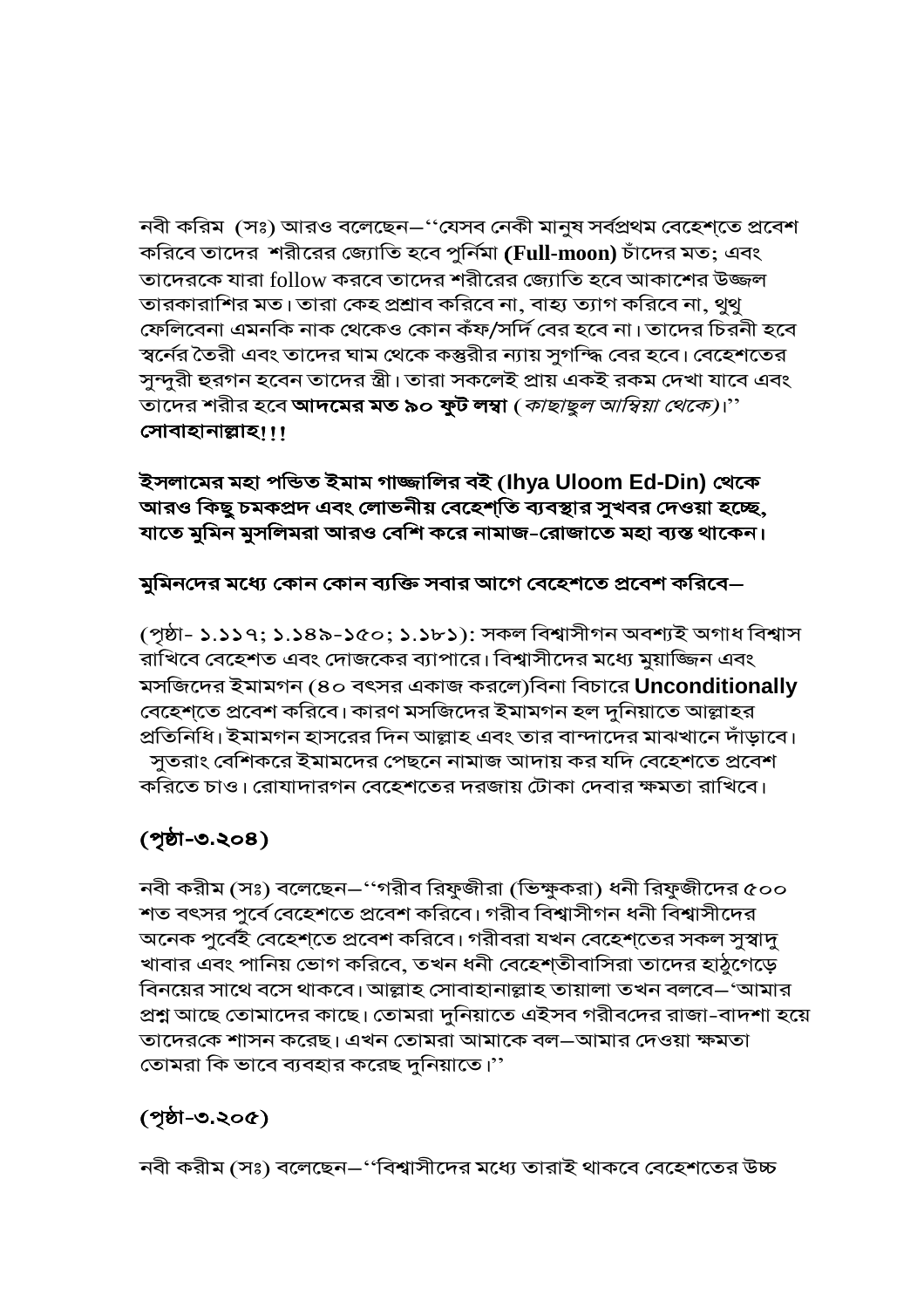সম্মানিত পদে এবং সুসম্মানিত জায়গায় যাহারা এই দুনিয়াতে সকালের আহারের পর রাত্রির আহার যোগার করতে পারে নাই; যাহারা কোন টাকা ধার পেত না; যাহাদের কেবল লজ্জা নিবারনের একটু কাপড় ছাড়া অন্য কোন কাপড় ছিল না, এবং অন্যান্য প্রয়োজনীয় জিনিষ মোটেও পেত না কিন্তূ তবুও সর্বদা আল্লাহর উপর অগাধ বিশ্বাস রেখেছে। সেইসব ব্যক্তিগন হল, যাদের উপর আল্লাহ তার করুনা বর্ষন করেছেন–অর্থাৎ নবীগন, সত্যবাদীরা, শহীদ এবং প্রকৃত ধার্মিক ব্যক্তিগন। (সারা মুসলিম বিশ্বে কেন এত গরীব-ভিক্ষুক আছে তার পরিস্কার ইঙ্গিত বুদ্ধিমানদের জন্য এখানেই নিহিত আছে)।

## $(201 - 0.250)$

নবী করীম (সঃ) বলেছেন $-$ ''আমি কি তোমাদেরকে খবর দিব যে সকল দূর্বল, অবহেলিত কিন্তূ আল্লাহ বিশ্বাসীরাই থাকবে বেহেশতে; আর সকল গর্বিত, নিষ্ঠুর এবং দুষ্টু লোকেরা থাকবে দোজকে? আর দুনিয়াতে যাদের গায়ে ছিল ময়লা, চুল, ধুলাবালি মাখানো, দুর্গন্দ্ধযুক্ত,ছিন্নবিন্ন বস্ত্র, যাদেরকে মানুষ ঘৃনা করত, যারা রাজা-বাদশার সঙ্গে দেখা করার সুযোগ পেত না, যারা কোন মেয়েলোক পেত না বিবাহ করতে, যাদের কথা কেহই শুনত না, যাদের সুগু বাসনা এবং আশা, আকাজ্ঞ্চা তাদের মনেই থেকে যেত—তারাই হবে বেহেশতবাসী। (*মুসলিমরা* দুনিয়াতে সবার চেয়ে গরীব কেন তার আসল রহস্য এখানেই পাওয়া গেল)।

### (পৃষ্ঠা-৪.২৯৪; ৪.৩২১; ৪.৩৫৩)

নবী করীম (সঃ) বলেছেন–''হাসরের দিন আল্লাহ সুবাহানাল্লাহু তায়ালা কিছু উৎকৃষ্ট মুমিন বা **ওয়ারাসাতুল আম্বীয়াদের** (যেমনঃ মাওলানা সাইদী, বাংলা ভাই, নিজামী, গোলাম আজম গং) মুসলিমদেরকে পাখা দিবেন যাহাতে তারা বেহেশতে পাখীর মত উড়তে পারে এবং বেহেশতের বিভিন্ন কুদরত ঘুরে ঘুরে দেখতে পারে। এসবই পাবে তারা তাদের নির্বেজাল এবং গভীর ভাবে আল্লাহতে বিশ্বাসের জন্য। যারা মসজিদে বসে সময় কাটায় তারা আল্লাহর সাক্ষাত পাবে, বেহেশত যারা আশা করে তারা রাত্রিতে ঘুমবেনা, এবং যারা আল্লাহকে ভয় করে তারা সকালে আরাম করবে। যারা মৃগী রোগী (Epileptic) তারা নিশ্চিত বেহশতে যাবে। দুইটি বেহেশতে থাকবে পিতলের বাসন-কোষন; আর দুইটি বেহেশতে থাকবে সোনার তৈরী বাসন-কোষন। হুরীগন বেহেশতের সব জায়গা আলোকিত এবং সুঘ্রানে ভরে দিবে যেখানে বাস করবে শহীদ মুসলিমগন এবং জেহাদী শহীদ্গন বারবার এই পৃথিবীতে ফিরে আসতে চাইবে এবং আবার শহীদ হতে চাইবে (কাফির এবং ইহুদীদেরকে খতম করতে) এবং আবার পৃথিবীতে ফিরে এসে শহীদ হতে চাইবে।

#### এবার শুনুন পবিত্র বেহেশতের গঠন,আকৃতি এবং তার পরিপার্ষিক ব্যবস্থাঃ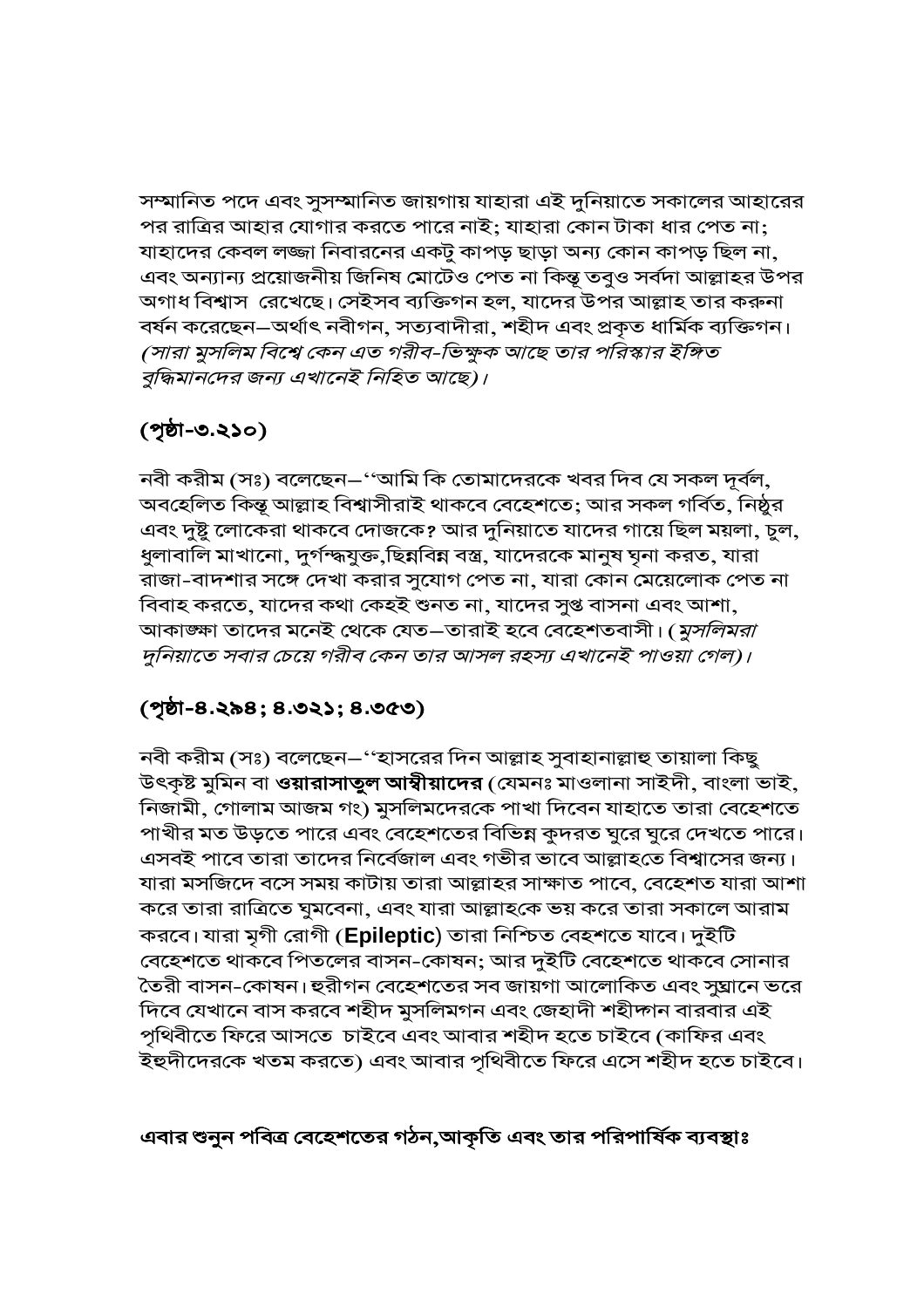## (পৃষ্ঠা-৪.৪২৭)ওয়ারাসাতুল আম্বীয়াদের

পবিত্র ইসলামি বেহেশতের ৮টি প্রকান্ড দরজা থাকবে এবং একটি দরজার একপাশ থেকে অন্য পাশে যেতে একজন মানুষের একশত বৎসর লাগিবে। এই দরজার বিভিন্ন নাম থাকবে। যেমন, যাহারা ভক্ত নামাজী তাদেরকে 'নামাজের' দরজা দিয়ে বেহেশতে প্রবেশের আদেশ করবে। তেমনি, যাহারা যাকাত আদায় করেছে তাদেরকে যাকাতের দরজা দিয়ে এবং যাহারা জিহাদ করে শহীদ হয়েছে তাহাদেরকে 'জিহাদী' দরজা দিয়ে বেহেশতে প্রবেশের আদেশ করা হবে। সোবাহানাল্লাহ।।।

## (সহী বোখারি শরিফ নং ১২১৪)

সাইদ ইবনে আবু মরিয়ম (রাঃ) বর্ণিত, ''রসুলুল্লাহ (সঃ) বলেছেন, বেহেশতের মোট ৮টি দরজা থাকবে যার একটির নাম হবে-'**রিয়া'ন'** যার মধ্য দিয়ে শুধু রোজাদারগন প্রবেশ করবে।''

## (Ihya Uloom Ed-Din: পৃষ্ঠা-৩.৫০. ৮৯৬; ৪.৫২.৪৮; ৪.৫৪.৪৬৫;  $8.68.8$ 99;  $8.68.898$ )

মুমিনদের মধ্যে যাহারা আল্লাহর **৯৯টি** নাম মনে রাখতে পারবে তাহারা বেহেশতে প্রবেশ করবে বিনা বাধায়। বেহেশতের প্রকার বেধ (Grades) ১০০ প্রকার। তমধ্যে সবচেয়ে শ্ৰেষ্ট বেহেশত (Five star) হবে আল-ফেরদৌস নামক বেহেশত। হযরত ওমর (রঃ) এবং তার মত সকল মুমিন মুসলিমগন এই আল-ফেরদৌস নামক বেহেশতে স্থান পাবেন। বেহেশতের তাবু হবে মুক্তামনি দিয়ে সাজানো এবং তার পরিধি হবে ৬০ মাইল দীর্ঘ্য এবং ৩০ মাইল চওরা। (এখানে লক্ষনীয় বিষয় হল–প্রফেট মোহাম্মদের মস্তিস্কে বেদুইনদের তাবু ছারা আর কিছুই চিন্তায় আসে নাই। সে ধরেই নিয়েছে যে বেহেশতেও তাবুই থাকবে।)

#### (lhya Uloom Ed-Din: পৃষ্ঠা-৬.৬০.৭; ৬.৬০.৪০২; ৬.৬০.৪০৩; ৭.৭০.৫৫৫; ৯.৯৩.৫৩৬; ৪.৫২.৫৩)

বেহেশ্ত বাসীদের সর্বপ্রথম খাবার হবে মাছের ডিমের তৈরী কাবাব। বেহেশতে একটি Pavilion থাকবে যাহা মুক্তামনি দিয়ে তৈরী এবং তার দৈর্ঘ্য হবে ৬০ মাইল লম্বা এবং তার প্রত্যেক কোনায় কোনায় থাকবে সুন্দরী রমনীগন বেহেশত বাসীদেরকে আনন্দ দেবার জন্য। বেহেশতে একটি প্রকান্ড গাছ থাকিবে যার ছায়াকে মারাতে লাগিবে ১০০শত বৎসর। সোবাহানাল্লাহ !!!

(পৃষ্ঠা–১.১৯০)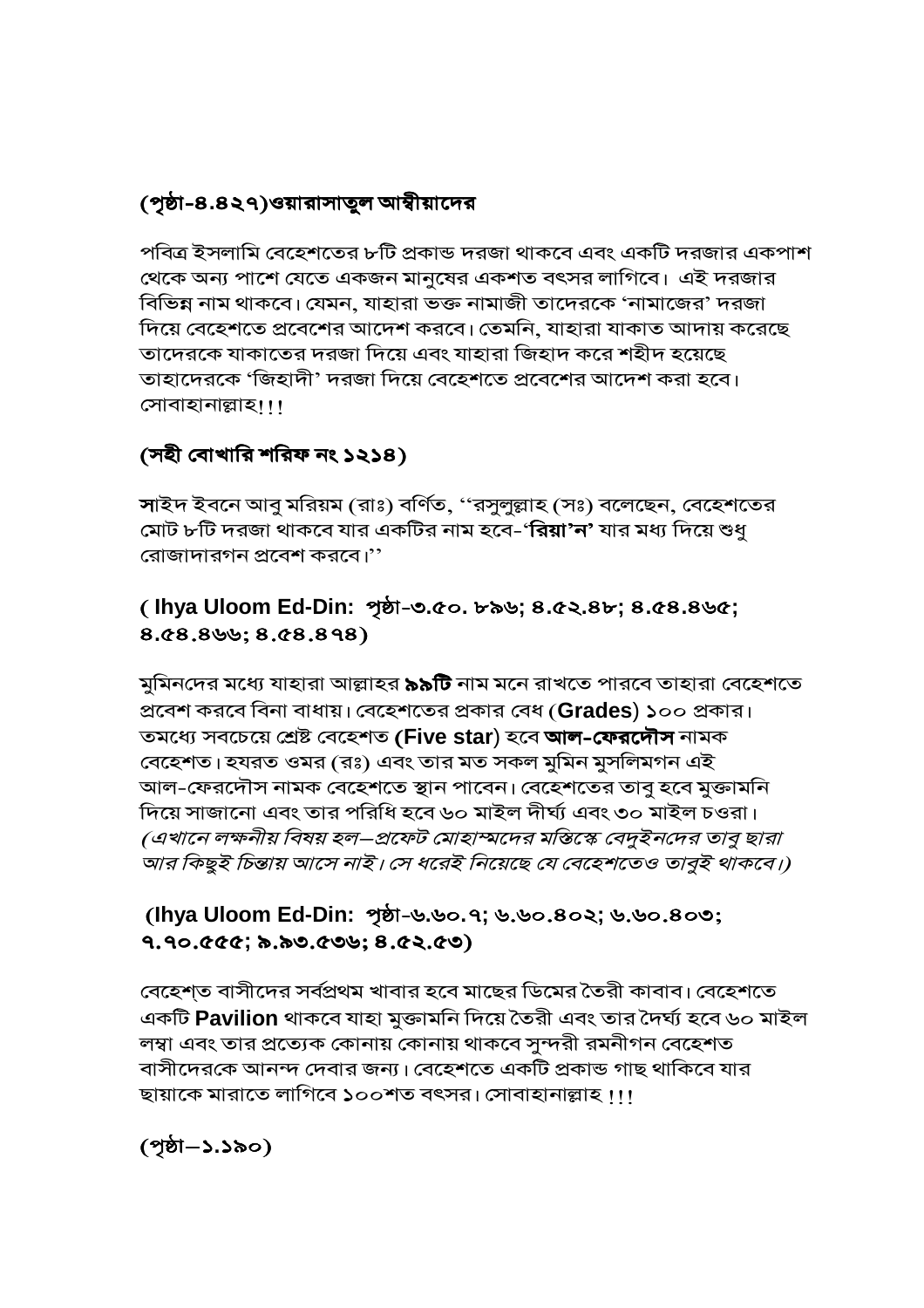কাবা শরিফের কালো পাথরটি হল বেহেশতের জুয়েল। হাসরের দিন এই কালো পাথরটিকে বেহেশতে স্থান দেওয়া হবে। এই কালো পাথরের একটি জ্বিব্বা এবং দু'টি চোঁখ থাকবে যাহা দ্বারা এই পাথরটি কথা বলবে। পরম করুনাময় আল্লাহ তায়ালা এই কালো পাথরটি আদমের জম্নের ২০০০ বৎসর পুর্বেই তৈরী করিয়াছিলেন। সোবাহানাল্লাহ !!!

## (পৃষ্ঠা–১.২০৭)

কাবা শরিফের কালো পাথরকে চুমু দেওয়া মানে আল্লাহর হাতকেই চুমা দেওয়া। আমাদের পেয়ারা নবী বলেছেন–''কাবার কালো পাথরটি হল পৃথিবীতে আল্লাহর ডান হাত। মানুষ যেরূপ মানুষের সঙ্গে হেন্ডসেক করে, সেরূপ আল্লাহও দুনিয়াতে মুমিনদের সঙ্গে হেন্ডসেক করে এই দুনিয়াতে।

 $((\gamma\dot{\delta}I - \delta . \delta \delta))$ 

নবী করীম (সঃ) বলেন-''পবিত্র কোরানের প্রত্যেকটি আয়াত হল বেহেশতের দরজা এবং তোমাদের ঘরের বাতি। আল্লাহভক্ত মুমিনগন বাস করবে লাল মুক্তার তৈরী অতি উচ্চ টাওয়ারে যেখানে থাকবে ৭০ হাজার কোঠা (Room)। ঔসব সুউচ্চ কোঠা থেকে বেহেশতি বাসীরা নিচে অন্যান্য বেহেশতি মুমিনদেরকে অবলোকন (**Peep**) করবে।

এবার মুমিনদের জন্য খবর দেওয়া হচ্ছে বেহেশতে বিভিন্ন ক্লাশ (Grades) এর বেহেশতে কিসব লোভনীয় ব্যবস্থা থাকবে। এই নস্বর দুনিয়াতে যেরূপ হোটেলের বিভিন্নরূপ (কাফেরদের তৈরী) ক্লাশ বা grade থাকে। যেমন–ওয়ান স্টার, টু স্টার , থ্রি স্টার বা ফাইব স্টার ইত্যাদি। সেরূপ পবিত্র বেহেশতে ও থাকবে বিভিন্ন কেটাগরীর বা গ্রেডের বেহেশত এবং থাকবে বিভিন্ন লোভনীয় জাকজমক পুর্ন সুখের ব্যবস্থা। এসবই করবেন পরম দয়ালু আল্লাহ সোবানাল্লাহ তায়ালা কেবলই মুমিনদের জন্য, বিশেষ করে যেসব মুমিন জিহাদীরা যত বেশি ইহুদী এবং হিন্দূ-খৃস্টান কাফের হত্যা করতে পারবে সুইসাইড বোমা মেরে, তাদের জন্য থাকবে বিভিন্ন গ্রেডের বেহেশ্ত। নিচে তার কিছু নমুনা দেওয়া গেল।

#### $(20.8 - 8)$

নবী করীম (সঃ) বলেছেন–''সবচেয়ে নিম্ন ক্লাসের বেহেশত বাসীদের জন্য আল্লাহ ৮০,০০০ (আশি হাজার) চাকরের ব্যবস্থা করবেন (*সম্ভবত আমেরিকান* কাফেরদেরকেই এই চাকরের চাকরীটি দিবেন। আমেরিকান মোল্লা পেট রবার্টসন *এদের মধ্যে থাকবে)* এবং তারা প্রত্যেকে পাবেন ৭২টি সুন্দরী উন্নতবক্ষা স্ত্রী তাদের উপভোগের জন্য।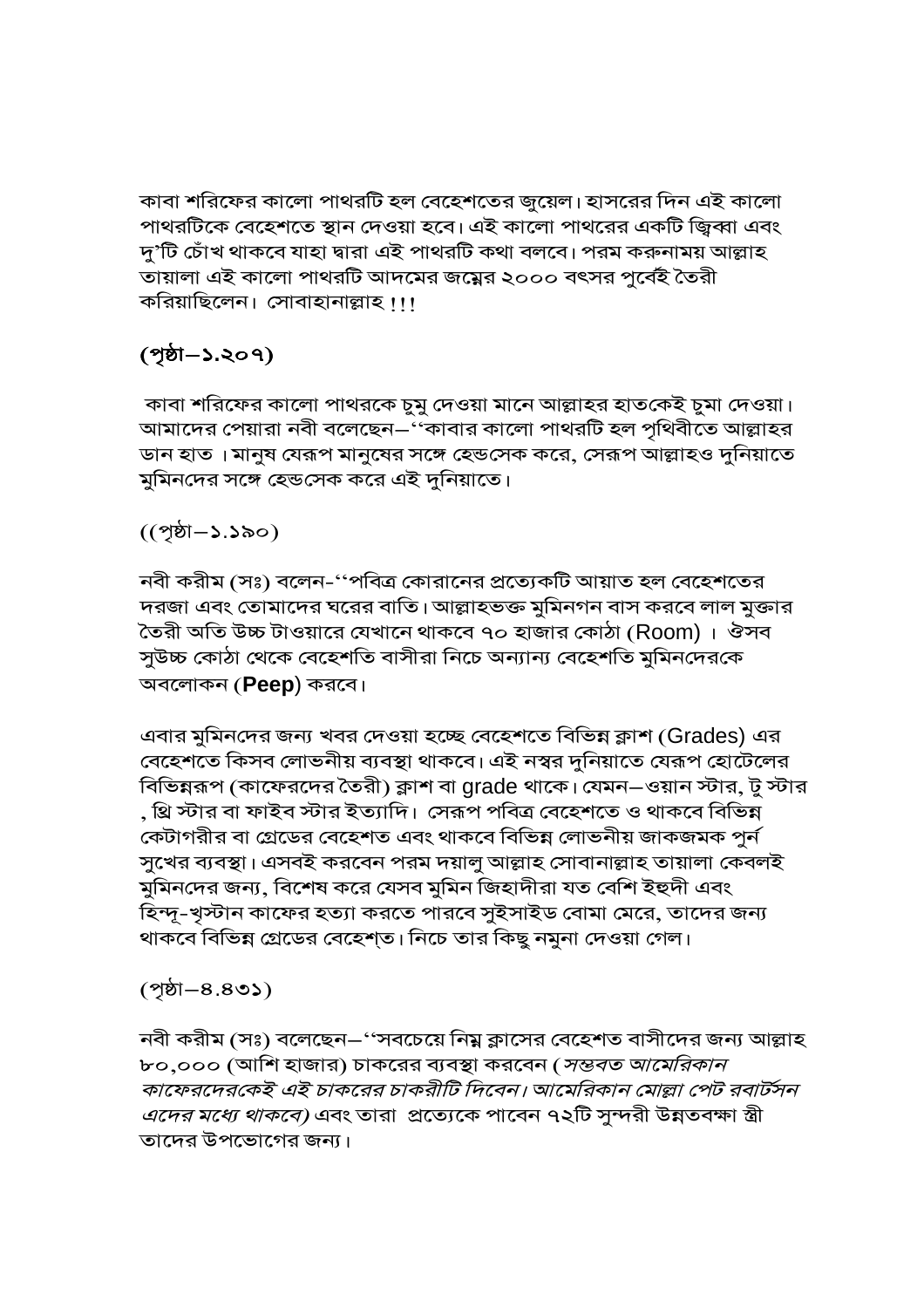#### (সহি মুসলিমঃ ১. ০৩৬৩; ২০.৪৬৯০, ৪৬৯১)

সবচেয়ে নিম্নমানের বেহেশতীদের জন্য থাকবে তাদের চাহিদার ১০ গুন: সর্ব উচ্চ মানের বেহেশতীদের (*ওয়ারাসাতুল আম্বীয়াদের*) সিলেক্ট করবেন আল্লাহ তার নিজের পছন্দমত এবং আল্লাহ তায়ালা তদেরকে দিবেন এত বিলাশবহুল জীবন যাহা এই পৃথিবীর কোন মানুষ কখনো চোঁখে দেখে নাই, কানে শুনে নাই, এবং কখনো তাহা চিন্তাও করতে পারে নাই। জেহাদীরা তাদের দুই তৃতীয়াংস গনিমতের মাল পাবে বেহেশতে পৌছে; তাহারা এক তৃতীয়াংস পাবে এই পৃথিবীতেই; যদি তাহারা এই পৃথিবীতে কোন গনিমতের মাল না পায়, তা'হলে তাহারা গনিমতের সবটুকুই পাবে বেহেশতে পৌছে।

## (lhya Uloom Ed-Din: পৃষ্ঠা-৪০.৬৭৯২, ৬৭৮৮, ৩২.৬২২২, ৬২২৩,  $0.69028$ ;  $0.6902$

পবিত্র বেহশতের পানির রং হবে দুধের চেয়েও সাদা, এবং মধুর চেয়েও মিষ্টি। বেহেশতের পানির ঝর্না হবে একটি সোনার তৈরী এবং আর একটি হবে পিতলের তৈরী। বেহেশতের গেট খোলা থাকবে সোমবারে এবং বৃহস্পতিবারে, এবং বেহেশতবাসীদের রেকর্ড চেক করা হবে বৃহস্পতি এবং শুক্রবারে। নিম্নের বেহেশতবাসীরা উপরের বেহেশতবাসীদেরকে দেখবে ঠিক যেমন আমরা আকাশের নক্ষত্র দেখি। বেহেশতে একটি প্রকান্ড রাস্তা থাকবে যেখানে সর্বদা উত্তর-পশ্চিম দিক থেকে বাতাস বইবে যাহা সুবাস বয়ে আনবে এবং সকল ভালবাসা, সৌন্দর্য ও জৌলস বয়ে আনবে। (*আল্লাহ এবং তার পেয়ারা রসুলই* জানেন বেহেশতে কিভাবে দিন বা রাত্রি এবং বৃহস্পতি বা সশুক্রবার হবে। তা'হলে কি বেহেশতেও চন্দ্র ও সূর্য্য থাকবে বিচরন করার জন্য?)

#### (lhya Uloom Ed-Din: পৃষ্ঠা-৪০.৬৭৯৭; ৬৭৯৮; ৪০.৬৮০০;৪০.৬৮০২;  $80.$ brob;  $8.$ babb)

বেহেশতিবাসীগন প্রচুর আহার করবে অনেক ভাল ভাল সুস্বাধু খাবার এবং পান করবে অনেক পানীয়; কিন্তু, তাহারা কখনো থুথু ফেলবে না, প্রশ্রাব করবে না, পায়খানা করবে না, নাক থেকে সর্দি,কফঁ (catarrh) ফেলবেনা, এবং তাদের গায়ের ঘাম হবে আতরের ন্যায় সুগন্দ্ধিযুক্ত। তাহারা খাবার হজম করবে জোড়ে পাদ (Furting, belching) দিয়ে। বেহেশতে কাহার কাপড় ছিরে যাবে না, ময়লা হবে না, এবং সবাই হবে চক চকে যুবক। কোন কোন বেহেশতবাসীর হার্ট হবে পাখির হার্টের ন্যায়। পবিত্র বেহেশতের মাটি হবে চক চকে সুগন্দ্ধি মেশক্-আম্বরের খুশবুর মত।

#### উপসংহারঃ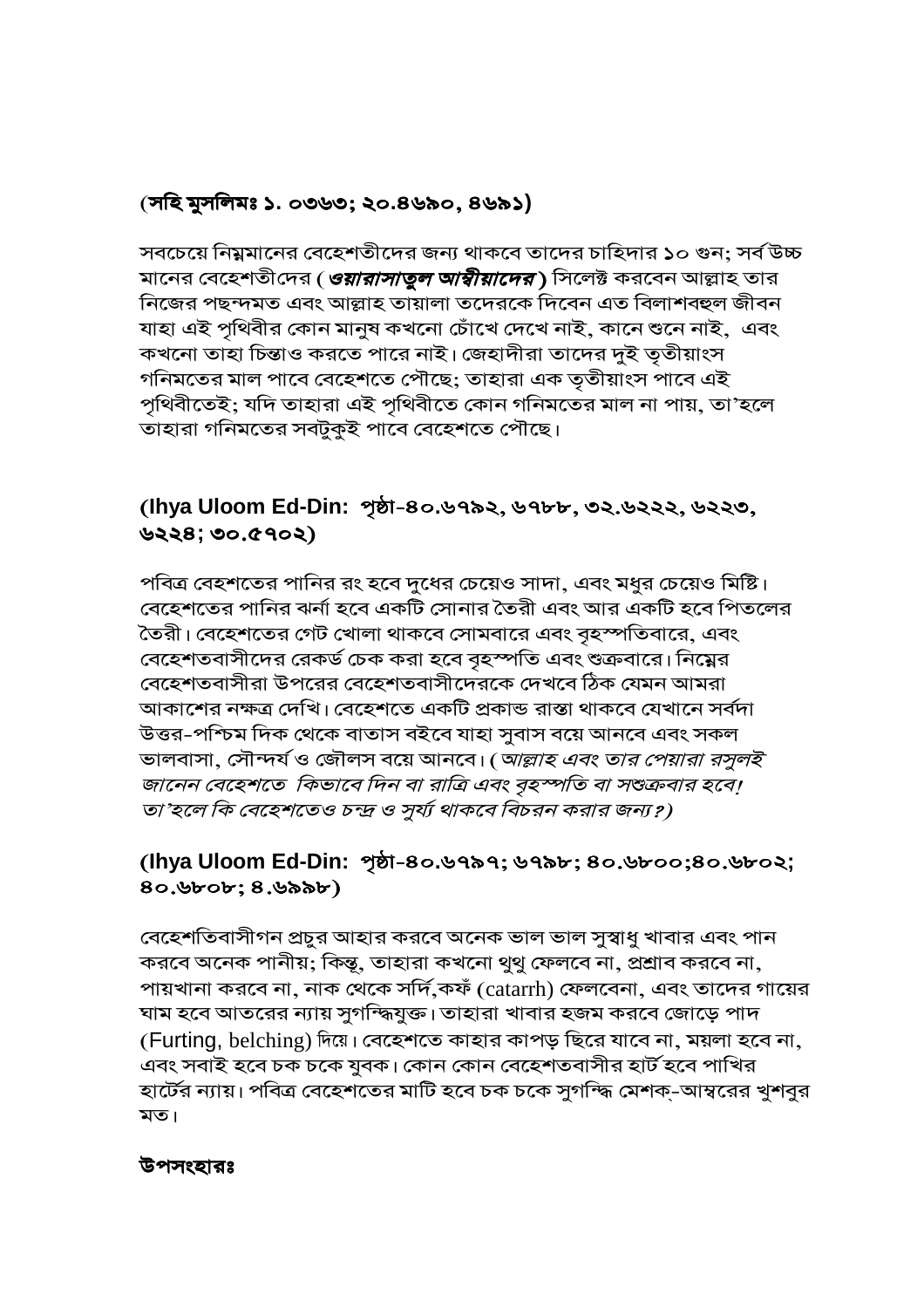উপরোল্লেখিত পবিত্র কোরান-হাদিস থেকে সংগৃহীত ইসলামী বেহেশতের কিছু নমুনা পড়ে পাঠকগন নিশ্চয়ই বুঝতে পেরেছেন যে ইসলামী হেভেনে এই পার্থিব জীবনের ভোগ-বিলাষ, লোভ-লালসার বস্তৃতেই পরিপুর্ন। আর তাহা সৃষ্টি করেছেন আমাদের পেয়ারা নবী নিজে সুধু আরব বেদুইনদেরকে তার দলে আকৃষ্ট করতে, যাতে এইসব উগ্র-বর্বর বেদুইনরা তাদের জীবন বাজী রেখে যুদ্ধ করতে বাধ্য হয়। কারণ, পেয়ারা নবী নির্দোষ নিরীহ আরব প্যাগানদের (যারা তার নতুন ধর্ম স্বীকার করে নাই) ধন-সম্পদ লুট তরাজ এবং তাদের ঘরবাড়ী বৌ-জিদেরকে দখল এবং ধর্ষন করার জন্য এইসব উগ্র-বর্বর বেদুইনদের শক্তির প্রয়োজন ছিল অনেক বেশি।

প্রফেট মুহাম্মদ ছিলেন একজন অতি চালাক, বুদ্ধিমান, এবং অত্যন্ত নিষ্ঠুর প্রকৃতির মানুষ। তিনি বেশ ভাল করেই বুঝেছিলেন যে তার এই আত্ত্ববিলাসপুর্ন, স্বার্থান্বেষী এবং উগ্র মনোভাবের স্বার্থসিদ্ধি হাসিল করার জন্য এইসব অশিক্ষিত বেগাবন্ড বর্বর আরব বেদুইনদেরকে উত্তেজিত,উৎসাহিত এবং একতাবদ্ধ করার জন্য এইসব ফ্যান্টাসী তৈরীর অতি প্রয়োজন ছিল। কারণ মুহাম্মদ বেশ ভাল করেই বুজেছিলেন যে তার নবী হবার ফ্যান্টসী হাসিল করতে হলে আরব বর্বর অশিক্ষিত গরীব বেদুইনদেরকে একতাবদ্ধ এবং উত্তেজিত করতে হবে, এবং আরবের ধনী প্যাগান এবং ইহুদীদেরকে যুদ্ধে পরাজিত করে ধংস করতে হবে।

পেয়ারা নবী খুব ভাল করেই জানতেন কি কি লোভনীয় জিনিস এইসব আরব বেদুইনদের কাছে সবচেয়ে প্রিয় এবং আকর্ষনীয় হবে। তিনি ভাল করেই জানতেন যে আরব বেদুইনরা ঔতিহাসিকভাবেই যৌন-উম্মাদ এবং মদ্যপ। অর্থাৎ,মেয়ে ও মানুষ এবং মদ তাদের কাছে অতি মুল্যবান বা প্রিয় জিনিষ। আরবের শ্বুস্ক এবং রুক্ষ মরুভূমিতে পানি স্বভাবতই ছিল এক নেয়ামত স্বরূপ যাহা কোন আরবই অবহেলা করার সাহস রাখে না। পেয়ারা নবীর অতি বুদ্ধিমান সৃষ্টি (clever creation and wishful description of heaven) এবং তার বেহেশতী সব লোভনীয় বিবরনে (যাহা তিনি নকল করেছেন হিন্দু এবং জরোষ্টিয়ান ধর্মের গাজাখুরী কিছু বিবরন থেকে) বেদুইনদের জন্য লোভনীয় কোন বস্তূই বাদ পরে নাই। এইসব আরব বেদুইনদেরকে আকর্ষন করার সফল চেস্টায় তিনি সৃষ্টি করেছেন এইসব অবাস্তব বা গাজাখুরী সব বেহেশতি ফ্যান্টাসী। আসলে চালাক নবী মুহাম্মদের এই অবাস্তব জৌলস্পুর্ন লোভনীয় বেহশতি বিবরনে গরীব, অশিক্ষিত, বর্বর বেদুইনরা মেস্মেরাইজড্ হয়ে জলন্ত আগুনে ঝাঁপ দেবার জন্য উম্মুখ হয়ে যুদ্ধ করেছিল সেদিন। তারা এইসব অতি লোভনীয় সুন্দরী নারী (হুর), মদ, বিলাষ পুর্ন সব জিনিষকে পাবার জন্য মরিয়া হয়ে যুদ্ধ করেছিল ধর্মীয় সুধা পান করে। কারণ গরীব ব্যাগাবন্ড বেদুইনদের কাছে এইসব লোভনীয় জিনিষ এবং বিলাসপুর্ন জীবন যাপন ছিল অতি অকল্পনীয়।

এইসব বর্বর আরব বেদুইনদের কাছে সবচেয়ে ড্রাইবিং ফোর্স ছিল যুদ্ধলদ্ধ গনীমতের মাল (war booty)। এই গনীমতের পেকেটে তারা যাহা পেত তাহা